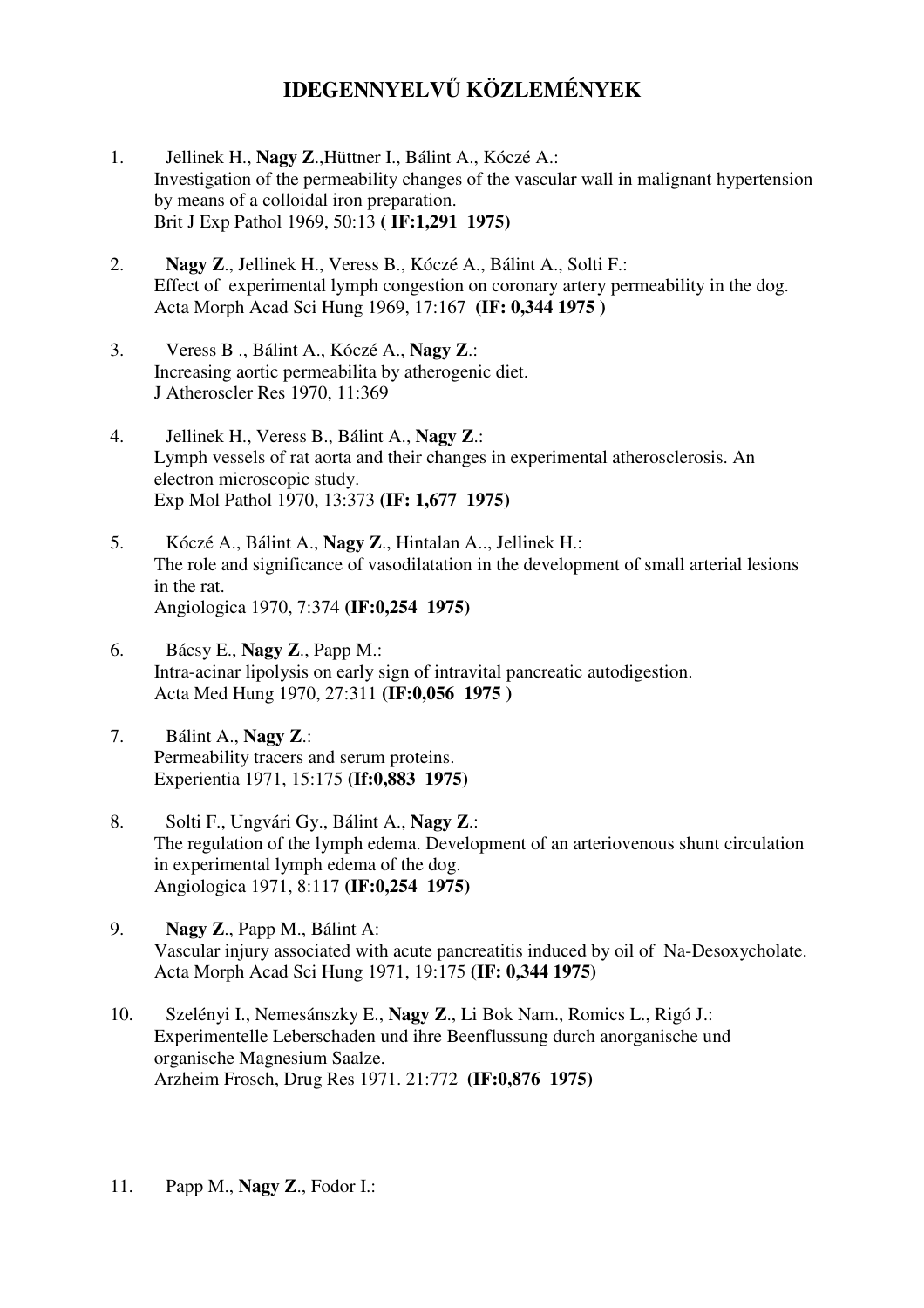Ultrastructure of pancreatic acinar parenchima in acute experimental pancreatitis of the pigeon. Acta Morph Acad Sci Hung 1971, 19:377 **(IF:0,344 1975)** 

- 12. Bálint A., Veress B., **Nagy Z**., Jellinek H.: Role of lipophages in development of rat atheroma. Atherosclerosis 1972, 15:7 **(If:1,433 1975)**
- 13. **Nagy Z**., Bálint A., Jellinek H.: Effect of elastase in vitro on small mesenteric arteries of rats with experimental hypertension. Acta Morph Acad Sci Hung 1972 20:85 **(IF:0,344 1975)**
- 14. **Nagy Z**., Fischer J.: Development of perifocal edema in experimental epilepsy induced by cobalt gelatinn. Acta Neuropathol (Berl) 1978, 41:191 **(If:1,502)**
- 15. **Nagy Z**., Mathieson G., Hüttner I.: Opening of the blood -brain barrier to horseradish peroxydase induced by acute arterial hypertension in rat. J. Neuropath Exp Neur. 1978, 5:665 **(If:2,973)**
- 16. **Nagy Z**., Mathieson G., Feindel W., Hüttner I.: Pressure pulse and osmotically induced opening of the blood -brain barrier to horseradish peroxidase in rat. Fed Proc 1978, 37:.843 **(If:0,433)**
- 17. **Nagy Z**., Mathieson G., Hüttner I.: Blood-brain barrier opening to horseradish peroxydase in acute arterial hypertension. Acta Neuropathol (Berl) 1979,48:45 **(If:1,247)**
- 18. **Nagy Z**., Pappius H.M., Mathieson G., Hüttner I.: Opening of tight junction in cerebral endothelium. l. Effect of hyperosmolar mannitol infused through the internal carotid artery. J Comp Neurol 1979, 185:569 **(If:5,176)**
- 19. **Nagy Z** ., Mathieson G., Hüttner I.: Opening of tight junctions in cerebral endothelium. ll. Effect of pressure pulse induced acute arterial hypertension. J. Comp Neurol 1979, 185:.579 **(If:5,176)**
- 20. **Nagy Z** ., Peters H., Hüttner I.: Endothelial surface charge: Blood - brain barrier opening to horseradish peroxidase induced by the polycation protamine sulfate. Acta Neuropathol (Berl. ) Suppl 1981, Vll:7 **(If:1,397)**
- 21. **Nagy Z**., Hüttner I.: Charge -related alteration of the cerebral endothelium. Lab Invest 1983, 49:662 **(If:4,218)**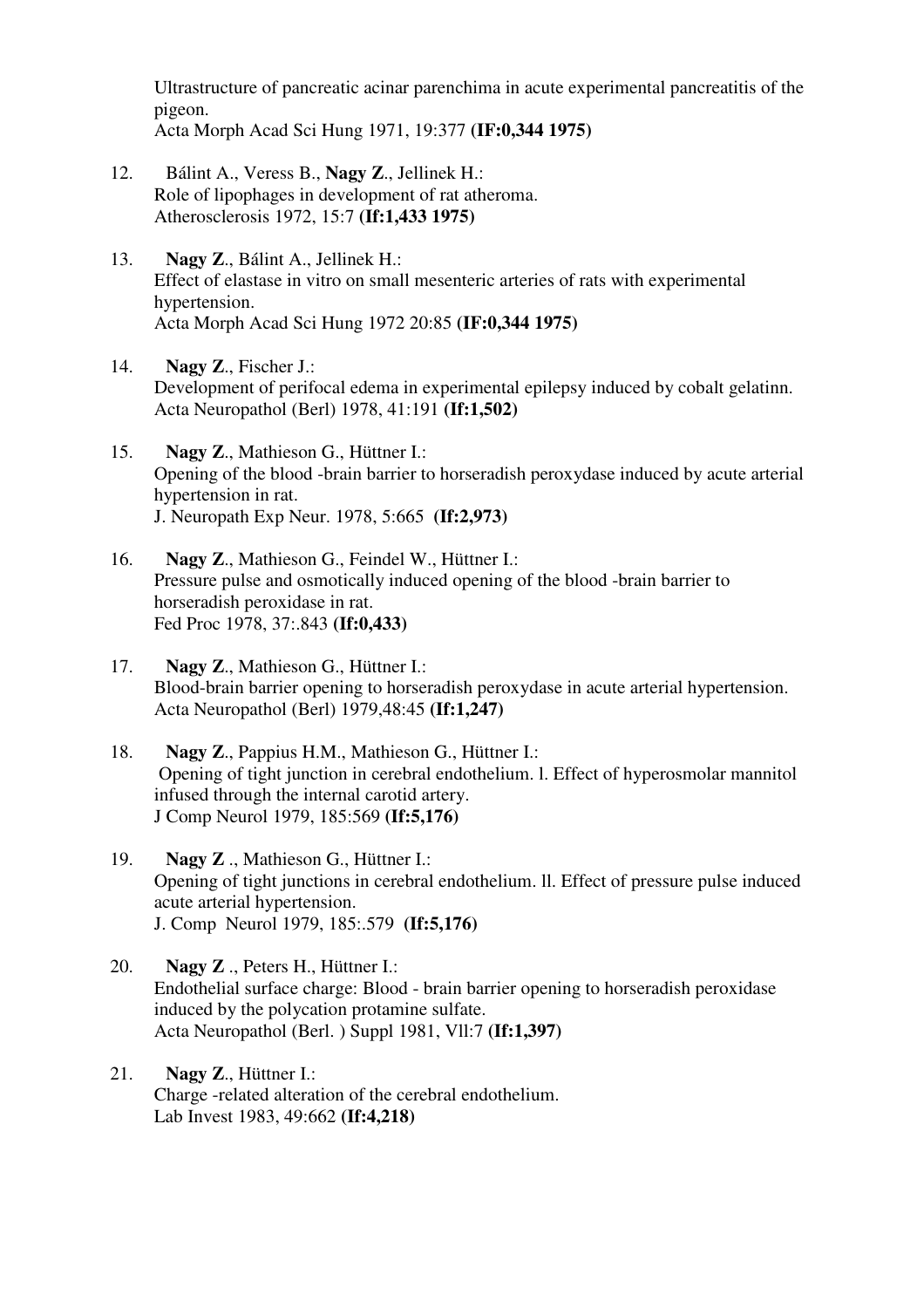- 22. **Nagy Z** ., Peters H.., Hüttner I.: New structural aspects of the blood -brain barrier. A freeze fracture study. Fed Proc 1983, 42:771 **(If: 0,29)**
- 23. **Nagy Z** ., Peters H., Hüttner I.: Fracture faces of cell junctions in cerebral endothelium during normal and hyperosmotic conditions. Lab Invest 1984, 50:313 **(If: 4,927)**
- 24. **Nagy Z**., Goehlert V.G.,Wolfe L.S., Hüttner I.: Ca depletion induces disconnection of tight junctions in isolated rat brain microvessels. Acta Neuropathol (Berl) 1985, 68:160 **(If:1,873)**
- 25. **Nagy Z**., Hüttner I., Szabó M.: Blood -brain barrier impairment by low pH buffer perfusion via internal carotid artery. Acta Neuropathol (Berl) 1985, 68:160 **(If: 1,873)**
- 26. Tao Cheng J.H., **Nagy Z**., Brightmann M.W.: Tight junctions of brain endothelium in vitro are enhanced by astroglia. J Neurosci 1987, 7:3293 (**If: 0,108)**
- 27. **Nagy Z**., Brightman M.W.: Structural responses of anuran cerebral vessels cryofixed after hyperosmosis or cold injury. Clin Neuropathol. 1988, 7:192 **(If:0,605)**
- 28. **Nagy Z**., Pettigrew K.D., Meiselman S., Brightman M W.: Cerebral vessels cryofixed after hyperosmosis or cold injury in normothermic and hypothermic frogs. Brain Res 1988, 440:315 **(If:2,634)**
- 29. Tao Cheng J.H., **Nagy Z.,** Bightman M.W.: Astrocytic orthogonal arrays of intramembranous particle assemblies are modulated by brain endothelial cells in vitro. J. Neurocytol 1991, 19:143 **(If::2,115)**
- 30. Major O., Shdanova I., Duffek., **Nagy Z**.: Contiuous monitoring of blood brain barrier opening to Cr- EDTA by microdialysis following probe injury. Acta Neurochir. 1991. Suppl. 51:46 **( If:0,638)**
- 31. **Nagy Z**., Martinez K.: Astrocytic induction of endothelial tight junction. In: Glial Neuronal Interaction: Ed: Abbot N.J., Annals of N.Y. Acad Sci, Vol. 633, 1991, p. 395 **(If:0,784)**
- 32. **Nagy Z**.: History of the Hungarian neurology of the last century. Cogito 1992, 1:53
- 33. **Nagy Z**.: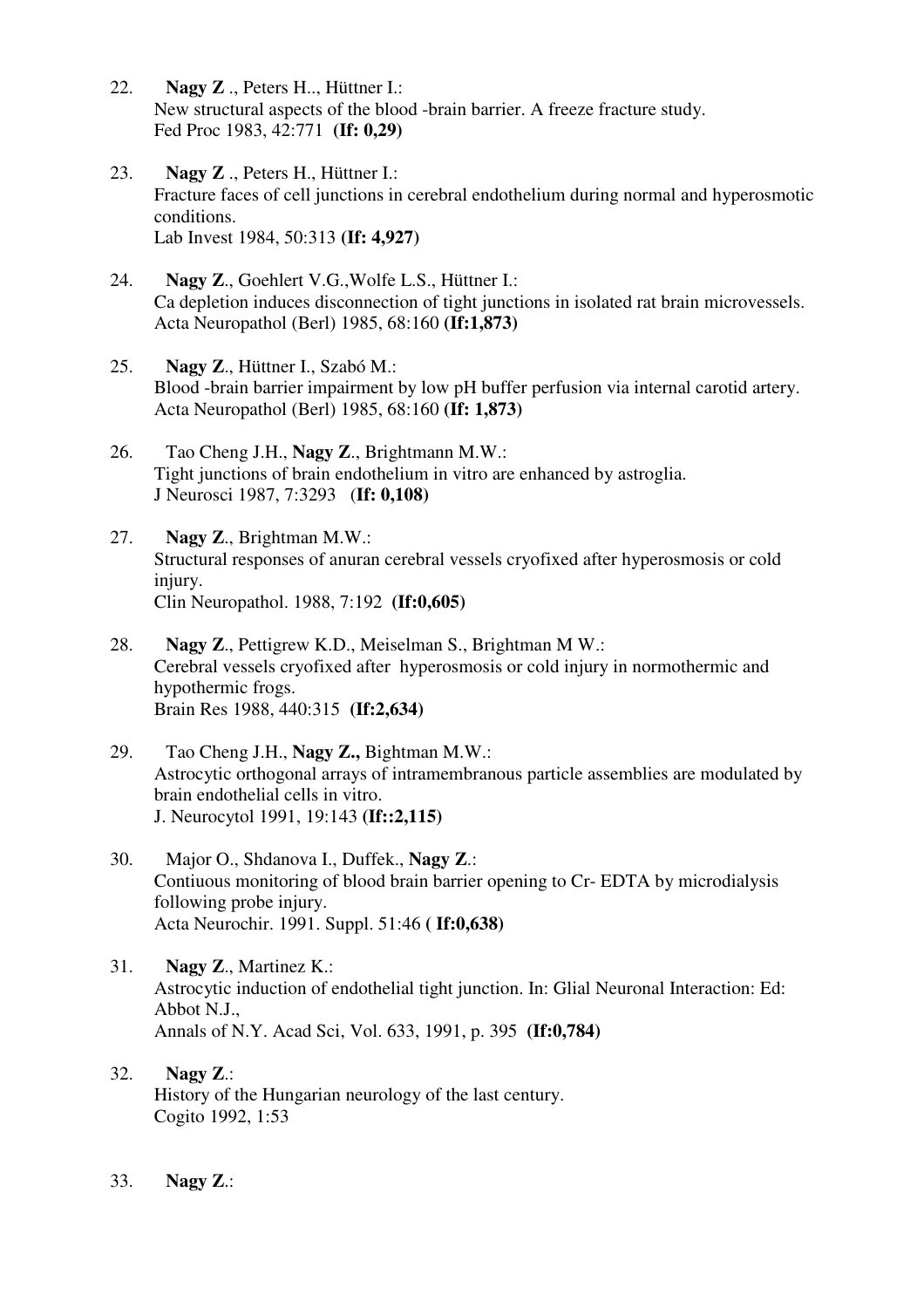The barrier and regulatory functions of cerebral endothelium. Acta Biomedica 1992. 63.31

- 34. Urbanics R., **Nagy Z.,** Járányi Zs.: Ion and metabolic disturbances after global and focal cerebral ischemia. Acta Bio- Medica. 1995.66, p. 77-82
- 35. **Nagy Z**., Simon P., Sipos E., Kozman Gy: The main elements of the information system of the National Stroke Program. Medinfo (CANADA) 1995, 8. 1466-9.
- 36. Bodo M., Thuróczy G., Nagy I., Perédi J., Sipos K., Harcos P., **Nagy Z**., Voros J., Zoltay L., Oszvald L.: A complex cerebrovascular screening system (CERBERUS). Med Prog. Technol (USA), 1995 21.53-66 **(If:0,442)**
- 37. **Nagy Z**., Kolev K., Csonka É., Pék M., Machovich R: Contraction of human brain endothelial cells induced by thrombogenic and fibrinolytic factors. An *in vitro* cell culture model. Stroke 26:265-270 1995 **(If:3,924)**
- 38. **Nagy Z**., Vastag M., Skopál J., Kolev K., Machovich R., Krámer J., Karádi I., Tóth  $M \cdot$ Human brain microvessel endothelial cell culture as a model system to study vascular factors of ischemic brain. Keio J.Med 1996: 45 (3):200-206
- 39. Skopál J., Karádi I., Turbucz P.,Vastagh M., Bori Z., Pék M., De Chatel R., **Nagy Z**., Tóth M: Regulation of Endothelin Release from Human Brain Microvessel Cells. Journal of Cardivascular Pharmacology Suppl. 1998.1:S370-S372 **(If:1,690)**
- 40. Hortobágyi T., Harkányi T., Reisch R., Urbanics R., Kálmán M., Nyakas C., **Nagy Z**.: Neurotrophin mediated neuroprotection by solid fetal telecephalic graft in middle cerebral artery occlusion. A preventive approach Brain Res Bul. 1998.47:185-191 **(If:1,650)**
- 41. Vastag M., Skopál J., Kramer J., Kolev K., Voko Z., Csonka E., Machovich R., **Nagy Z**.: Endothelial cells cultured from human brain microvessels produce complement proteins factor H, Factor B, C1 inhibitor and C4 Immunobiology 1998.199:1-9 **(If::1,365)**
- 42. **Nagy Z**., Kolev K., Csonka É.,Vastag M.,Machovich: Perturbation of the integrity of the blood-brain barrier by fibbrinolytic enzymes. Blood Coagul. Fibrinilysis 1998.9: 471-478 **(If:1,399)**
- 43. Vastag M., Skopál J., Vokó Z., Csonka É., **Nagy Z**.: Expression of Membrane- Bound and Soluble Cell Adhesion Molecules by Human Brain Microvessel Endothelial Cells. Microvasc. Res 1999:57:52-60 **(If:1,686)**
- 44. Panczél Gy., Böröck P., Voko Z., **Nagy Z.:**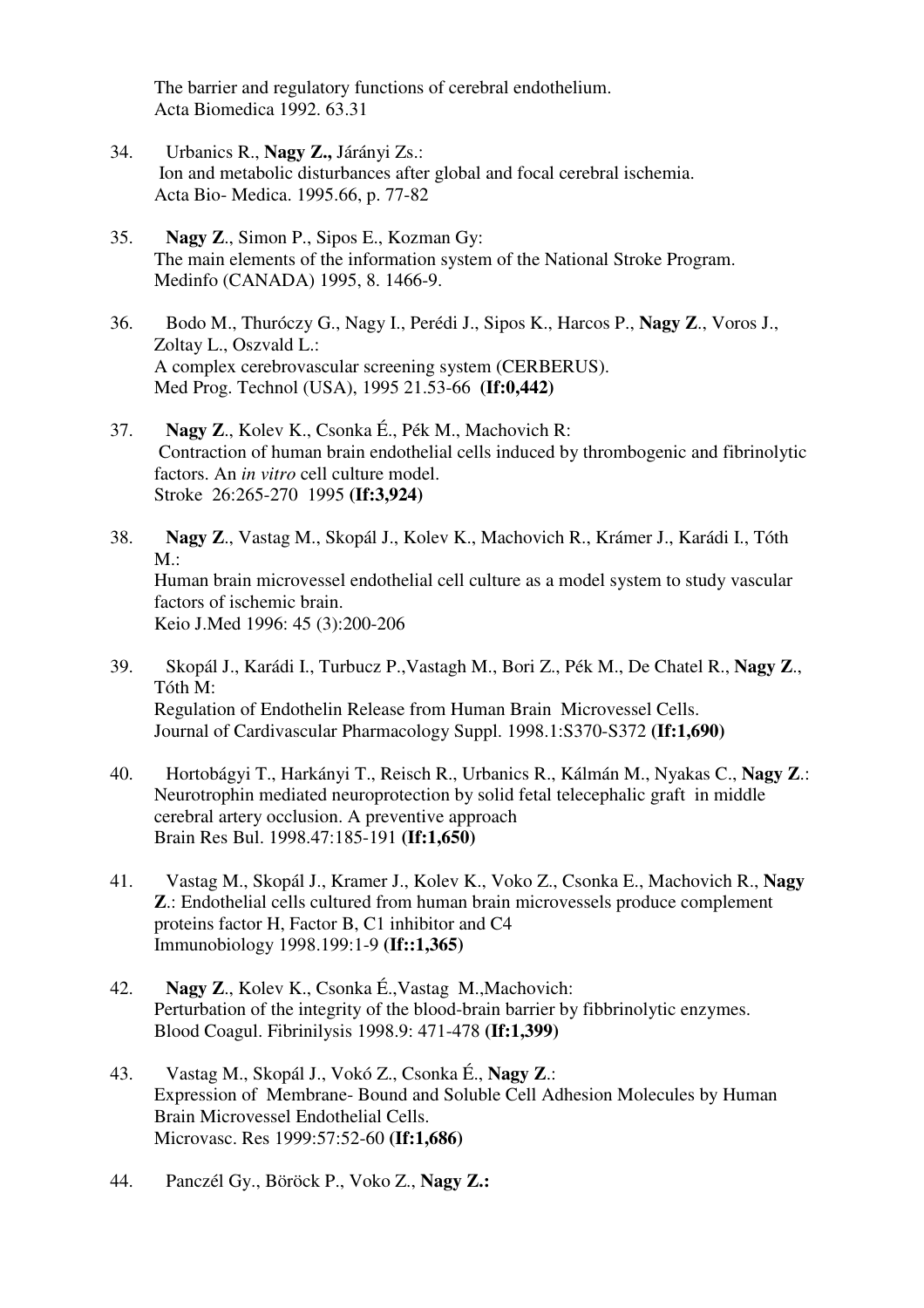Impaired vasoreactivity of the basilar artery system in patient with brainstem lacunar infarcts. Cerebrovasc Dis 1999. 9.218-223 **(If: 1,744)**

- 45. Korczyn A.D., Brunt E.R., Larsen J.P., **Nagy Z**., Poewe W.H., Ruggieri S.: A 3-year randomized trial of ropirinole and bromocriptine in early Parkinson's disease. Neurology 1999.2.364-370 **(If:5,232)**
- 46. Molnár M., Osman-Sági J., **Nagy Z**., Kenéz J.: Scalp distribution of the dimensionalncomplexity of the EEG and the P3 ERP component in stroke patients Int.J.Psychophysiology 1999.34:53-63 **(If:1,829)**
- 47. Skopál J., Vastag M., Varga L., Kolev K., Szegedi N., ,. Mede K.,Machovich R., **Nagy Z**., Kramer J. Streptokinase does not activate the complement system Blood Coag. Fibrinolys. 2000. 11:1-6 **(If: 1,938)**
- 48. Kövecs K., Komjáti K., Marton T., Skopál J., Sándor P., **Nagy Z**.: Hypercapnia stimulates prostaglandin  $E_2$ , but not prostaglandin  $I_2$  release in endothelial cells cultured from microvessels of human fetal brain. Blood Coag. Fibrinolys. 2001.54:387-390 **(If:1,783)**
- 49. Szirmai A., Küstel M., Pánczél Gy., Kocher I., Répássy G**., Nagy Z**.: Evidences of of vascular origin of cochleovestibular dysfunction. Acta Neurol.Scand. 2001.104:68-71 **(If: 1,064)**
- 50. Simon L., Szilágyi G., Bori Z., Orbay P., **Nagy Z**.: (-)-d-Deprenyl atteniates apoptosis in experimental brain ischemia. Eur. J. Pharmacol. 2001 430:235-241 **(If:2,164)**
- 51. Telek G, Regöly-Merei J., Kovacs GC., Simon L., **Nagy Z**., Hamar J., Jakab F.: The first histological demonstratrion of pancreatic oxidative stree in human acute pancreatitis Hepatogastroent. 2001. 48:1252-1258 **(If:0,886)**
- 52. Lacza Zs., Káldi K., Kövecs K., Görlach Ch., **Nagy Z**., Sándor P., Benyó Z., Wahl M .: Involvement of prostanoid release in the mediation of UTP-induced cerebrovascular contraction in the rat. Brain Res. 2001. 896:169-174 **(If:2,489)**
- 53. Szeifert GT., Major O., Fazekas T., **Nagy Z.:** Effects of radiation on cerebral vasculature: a review. Neurosurgery, 2001.48:452-3**.(If.:2,783)**
- 54. Bodo M., Perjes G., Kalman E., Bacskai E., Berko K., Sarkadi A., Nagy I., Keim KL., Matysik FM., Csomor K., McCarron R., Zagvazdin Y., Rosenthal M., Morrissette C., Herendy E., Szporny L., **Nagy Z**: Screening for cerebroprotective agents using an in vivo model of cerebral reversible depolarization in awake rats. Pharmacol Res 2001. 44(5):419-29 **(If.:0,863)**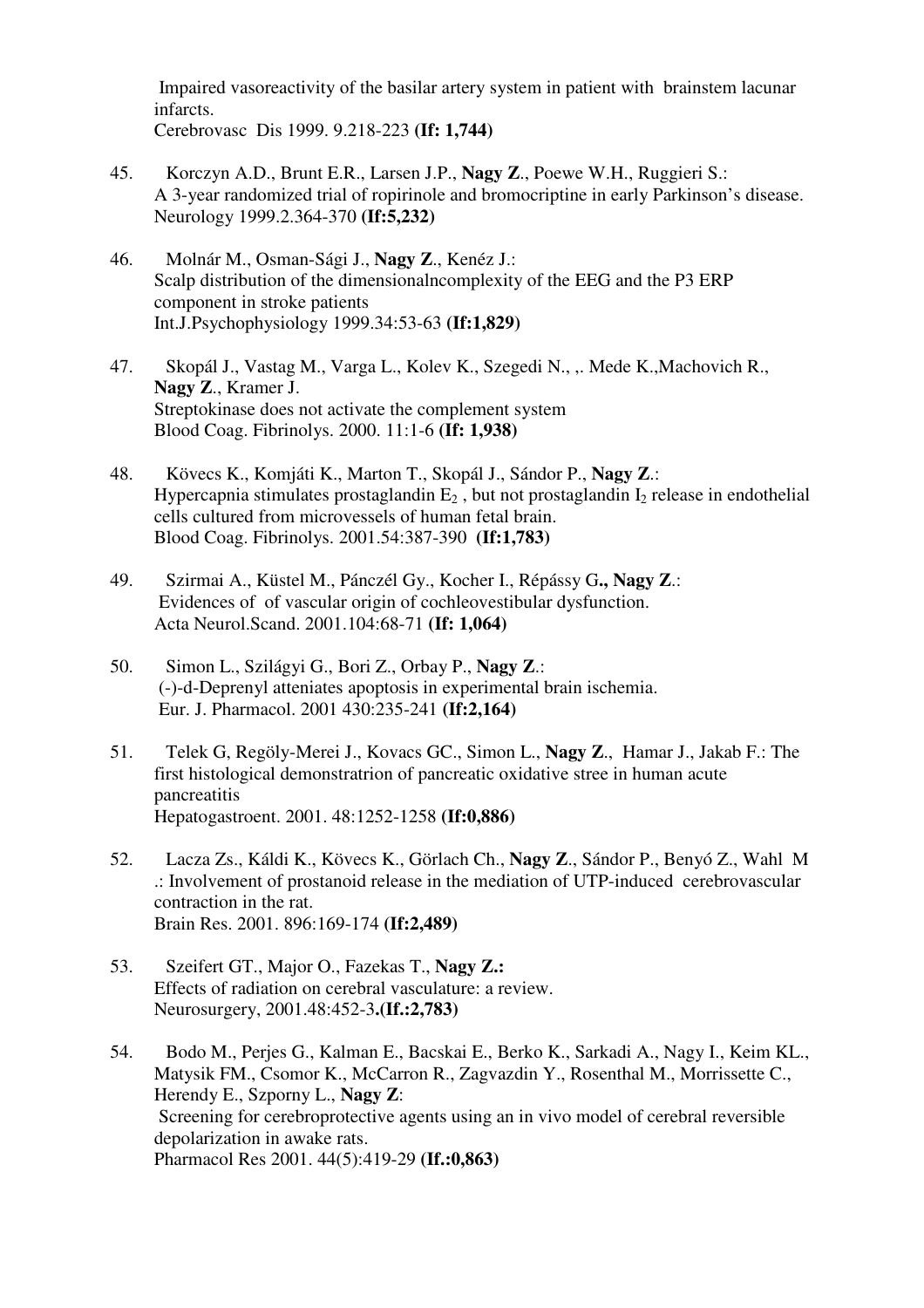- 55. Kolev K., Skopál J**., Nagy Z**., Machovich R.: Is the streptokinase responsible for the endothelial injury and the platelet activation during fibrinolytic therapy. J.Int.Med., 2001. 249:475-6 **(If.: 2,898)**
- 56. Szűcs A., Vitrai J., Janszky J., Migléczi Gy., Bódizs R., Halász P., **Nagy Z**.: Pathological sleep apnoea frequency remains permanent in ischaemic stroke and it is transient in haemorrhagic stroke. Eur. Neurol 2002. 47(1):15-19 **(If: 1,104)**
- 57. Kolev K., Gombás J., Váradi B., Skopál J., Mede K., Pitlik E., **Nagy Z**., Machovich R.: Immunoglobulin G from patients with antiphospholipid syndrome impairs the fibrin dissolution with plasmin. Thromb Haemostasis 2002. 87: 502-508 **(If:4,357)**
- 58. Bönöczk P, Panczel G, Nagy Z.: Vinpocetine increases cerebral blood flow and oxygenation in stroke patients: a near infrared spectroscopy and transcranial Doppler study. Eur J Ultrasound. 2002. 15(1-2):85-91.
- 59. Szirmai Á., Nagy Z., Pánczél Gy., Kocher I. Hypercapnia induced nystagmus changes in patients with vertigo 4<sup>th</sup> European Congress of Oto-Rhino-Laryngology, Head and Neck Surgery Berlin, 2000. Május 13-18*.* Monduzzi Editore, International Proceedings Division, 2000. 1321-25.
- 60. Csányi A, Egervári A, **Nagy Z**.: Influence of hypertension and smoking as the single vascular risk factors on the intimamedia thickness. Eur J Epidemiol. 2001;17(9):855-61. **(If:0,674)**
- 61. Aszalos Z, Barsi P, Vitrai J, **Nagy Z**.: Lateralization as a factor in the prognosis of middle cerebral artery territorial infarct. Eur Neurol. 2002;48(3):141-5. **(If:1,104)**
- 62. Aszalos Z, Barsi P, Vitrai J**, Nagy Z**.: Hypertension and clusters of risk factors in different stroke subtypes (an analysis of Hungarian patients via Budapest Stroke Data Bank). J Hum Hypertens. 2002.16(7):495-500. **(If:1,366)**
- 63. Vas A, Gulyas B, Szabo Z, Bonoczk P, Csiba L, Kiss B, Karpati E, Panczel G, **Nagy Z**.: Clinical and non-clinical investigations using positron emission tomography, near infrared spectroscopy and transcranial Doppler methods on the neuroprotective drug vinpocetine: a summary of evidences. J Neurol Sci. 2002. 203-204:259-62. **(If:2,080)**
- 64. Major O, Szeifert GT, Fazekas I, Vitanovics D, Csonka E, Kocsis B, Bori Z, Kemeny AA, **Nagy Z.:** Effect of a single high-dose gamma irradiation on cultured cells in human cerebral arteriovenous malformation. J Neurosurg. 2002. 97(5 Suppl):459-63. **(If:2,626)**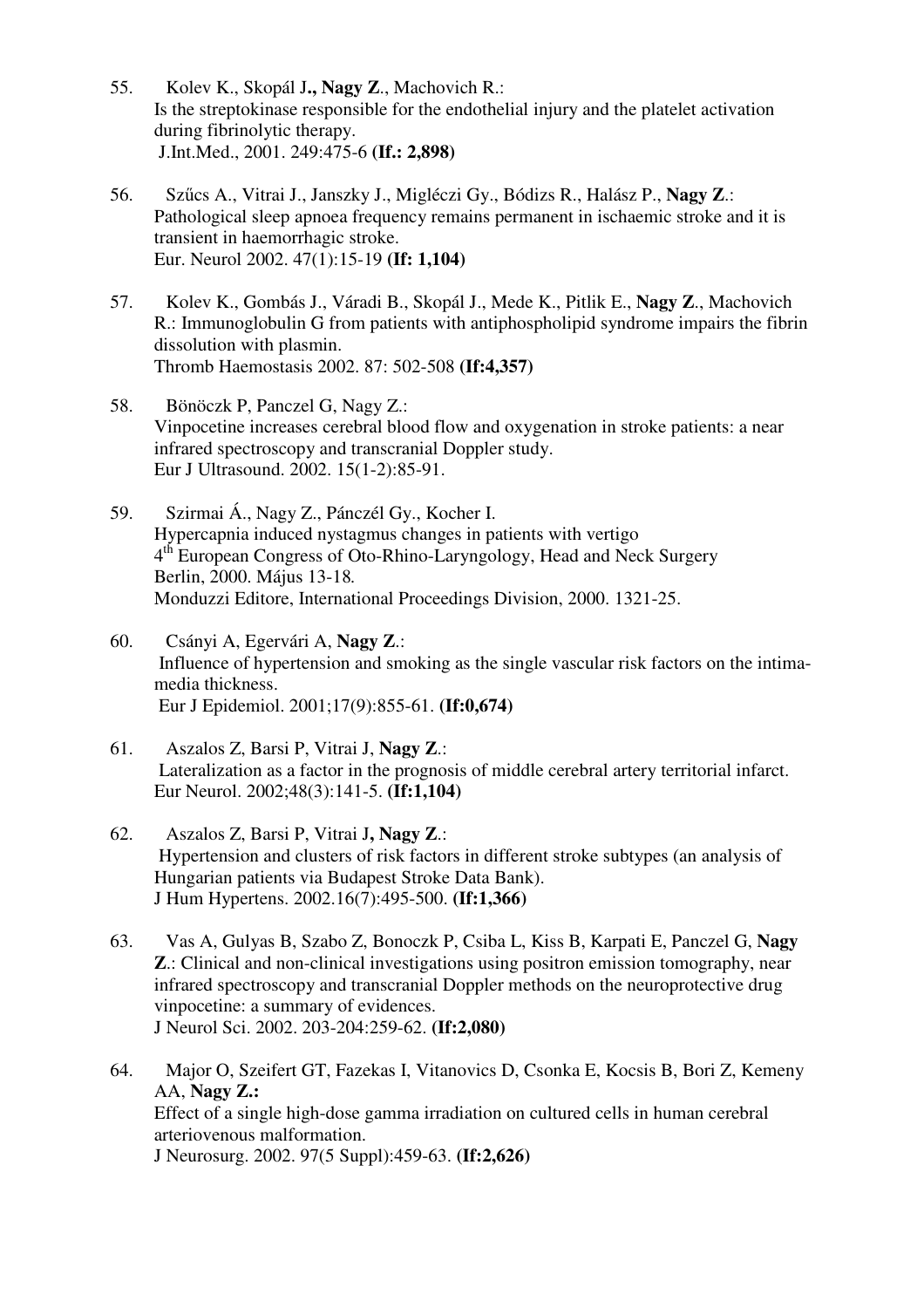- 65. Kolev K, Skopal J, Simon L, Csonka E, Machovich R, **Nagy Z.:** Matrix metalloproteinase-9 expression in post-hypoxic human brain capillary endothelial cells: H(2)O(2) as a trigger and NF-kappaB as a signal transducer. Thromb Haemost. 2003 90(3):528-37**. (If:4,95)**
- 66. Szucs A, Janszky J, **Nagy Z**, Migleczi G. Is sleep-hypoxia really unexpected in acute stroke? Stroke. 2004 Jun;35(6):e138-9 **(If.: 5,748)**
- 67. Ovary C, Suzuki K, **Nagy Z**. Regional differences in incidence rates, outcome predictors and survival of stroke. Neuroepidemiology. 2004 Sep-Oct;23(5):240-6 **(If.: 1,758)**
- 68. Bonoczk P, Panczel G, **Nagy Z.** Vasoreactivity in patients with periventricular white matter lucency Acta Neurol Scand. 2004 Oct;110(4):254-9. **(If.: 1,712)**
- 69. Nagy Z, Simon L. Neuroprotection in ischemic/hypoxic disorders: from the preclinical to the clinical testing. Adv Exp Med Biol. 2004;541:39-54**.(If.: 0,642)**
- 70. Halliday A, Mansfield A, Marro J, Peto C, Peto R, Potter J, Thomas D; .**Nagy Z**. MRC Asymptomatic Carotid Surgery Trial (ACST) Collaborative Group. Prevention of disabling and fatal strokes by successful carotid endarterectomy in patients without recent neurological symptoms: randomised controlled trial. Lancet. 2004 May 8;363(9420):1491-502 **(If.:21,713)**
- 71. Bogousslavsky J, Hennerici MG, Kaste M, Csiba L, Brainin M, Bereczki D, **Nagy Z,** Czlonkowska A, Demarin V, Pascu J, Skvortsova VI, Ehler E**.:**  The Mannheim Declaration of Stroke in Eastern Europe. Accepted at the 13th European Stroke Conference, Mannheim-Heidelberg, Germany, May 12-15, 2004. Cerebrovasc Dis. 2004;18(3):248**. (If.:2,150)**
- 72. Szilagyi G, **Nagy Z,** Balkay L, Boros I, Emri M, Lehel S, Marian T, Molnar T, Szakall S, Tron L, Bereczki D, Csiba L, Fekete I, Kerenyi L, Galuska L, Varga J, Bonoczk P, Vas A, Gulyas B**.:**  Effects of vinpocetine on the redistribution of cerebral blood flow and glucose metabolism in chronic ischemic stroke patients: a PET study. J Neurol Sci. 2005 Mar 15;229-230:275-84. Epub 2005 Jan 8**. (If.:2,035)**
- 73. Nagy Z., Vastag M., Kolev K., Bori Z., Karádi I., Skopál J.: Human cerebral microvessel endothelial cell culture as a model system to study the blood.-brain interface in ischemic/hypoxic conditions. Cell.Mol.Neurobiol., 2005. 25. 201-210. **(If.:2,022**)
- 74. Kolev K., Lénárt I., Skopál J., Kelemen A., **Nagy Z.,** Machovich R.: Impaired inactivation by antithrombin and hirudin and preserved fibrinogen-clotting activity of thrombin in complex with antithrombin antibody from a patient with antiphospholipid syndrome. Thomb. Haemost., 2005.94. 82-87.**(If.:3,056)**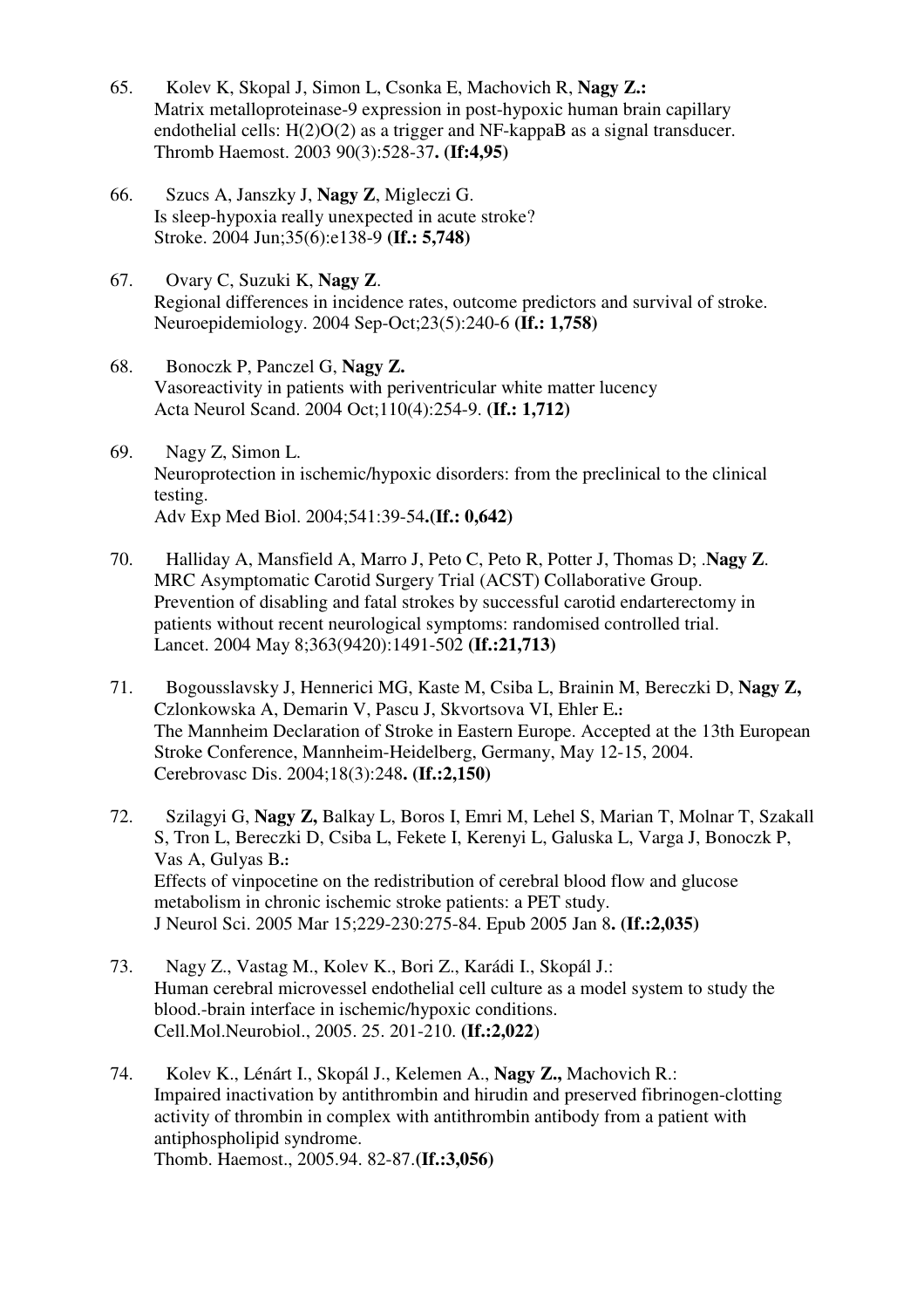- 75. Simon L, Szilagyi G, Bori Z, Telek G, Magyar K, Nagy Z. Low dose (-)deprenyl is cytoprotective: It maintains mitochondrial membrane potential and eliminates oxygen radicals. Life Sci. 2005 78. 3.p.225-231. **(If.: 2,512)**
- 76. Schröder JM, Züchner S, Dichgans M, Nagy Z, Molnár MJ,: Peripheral nerve and skeletal muscle involvement in CADASIL. Acta Neuropathologica (Berl) 2005; 110:587-599 **(If.: 2,527)**
- 77. Márk Molnár, Roland Csuhaj, Szabolcs Horváth, Ildikó Vastagh, Zsófia Anna Gaál, Balázs Czigler, Andrea Bálint, Dóra Csikós and Zoltán Nagy Spectral and complexity features of the EEG changed by visual input in a case of subcortical stroke compared to healthy controls Clinical Neurophysiology 2006, 117, 4 , p. 771-780 **(If.: 2,718)**
- 78. Géza Szilágyi, László Simon, Péter Koska, Géza Telek and Zoltán Nagy Visualization of mitochondrial membrane potential and reactive oxygen species via double staining Neuroscience Letters, 2006. 399.3. 206-209.**(If.: 2,092)**
- 79. Stephen Meairs Nils Wahlgren Ulrich Dirnagl Olle Lindvall Peter Rothwell Jean-Claude Baron Konstantin Hossmann Britta Engelhardt José Ferro James McCulloch Markku Kaste Matthias Endres Jari Koistinaho Anna Planas Denis Vivien Rick Dijkhuizen Anna Czlonkowska Arne Hagen Alan Evans Gennaro De Libero Zoltan Nagy Daiva Rastenyte Jürgen Reess Antoni Davalos Gian Luigi Lenzi Pierre Amarenco Michael Hennerici Stroke Research Priorities for the Next Decade – A Representative View of the European Scientific Community: Summary of Stroke Research Workshop, Brussels, October 25, 2005 Cerebrovasc Dis. 2006 May 10;222-3. 123-129 (**If.: 2,003)**
- 80. Dénes L, Szilagyi G, Gal A, Bori Z, Nagy Z. Cytoprotective effect of two synthetic enhancer substances, (-)-BPAP and (-)-deprenyl, on human brain capillary endothelial cells and rat PC12 cells. Life Sci. 2006. 79. 11. 1034-1039. (**If.: 2,389)**
- 81. Pongrácz E, Andrikovics H, Csornai M. Bernát IS, Nagy Z: Contribution of the -455G/A polymorphism at β-fibrinogen gene and of the Leiden mutation to hemorheological parameters in ischemic stroke patients Hemorheology and Microcirculation**,** 2006. Vol.35, 1-2 75-82. **(If.: 1,242)**
- 82. Denes L, Szilagyi G, Gal A, Nagy Z. Talampanel a non-competitive AMPA-antagonist attenuates caspase-3 dependent apoptosis in mouse brain after transient focal cerebral ischemia. Brain Res Bull. 2006. 70(3):260-2. **(If.:1,684)**
- 83. Nagy Z, Javor A, Harcos P Bodo M Hungarian Stroke Program: 1988–2006 International Journal of Stroke, 2006.1.(4.) .240-241.
- 84. Major, Otto, Walton, Lee, Goodden, John, Radatz, Matthias, Szeifert, Georg Tamas, Hanzely, Zoltan, Kocsis, Bela, Nagy, Zoltan, Kemeny, Andras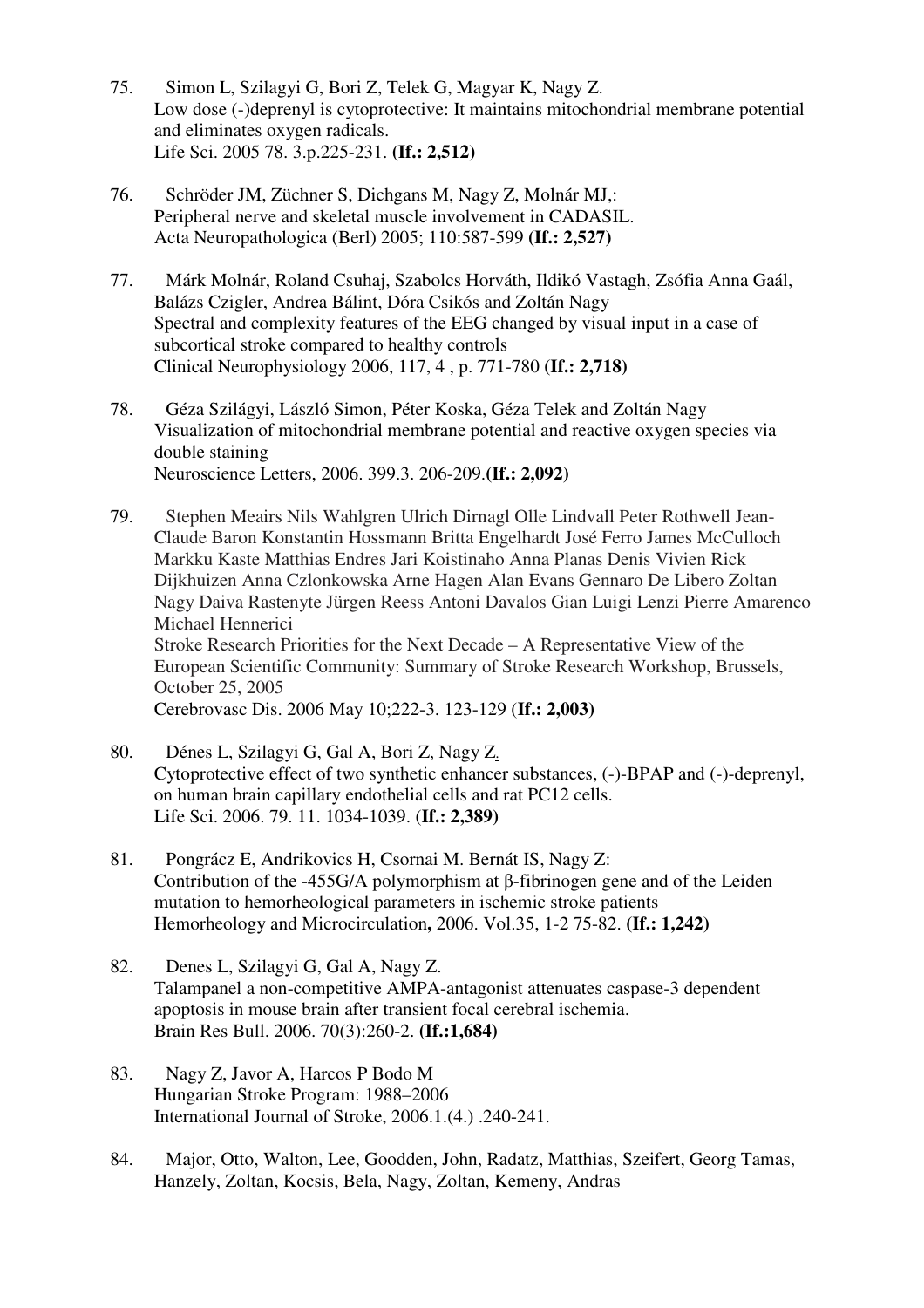Radiosurgery of isolated cerebral vessels following administration of paclitaxel in the rat Journal of Neurosurgery 105: 214-221 Suppl. S, DEC 2006. **(If.: 2,242)**

- 85. Vallus G, Dlustus B, Acsady G, Papp Z, Skopal J, Nagy Z, Prohaszka Z, Romics L, Karadi I, Nagy B. Factor V Leiden and apolipoprotein E genotypes in severe femoropopliteal atherosclerosis with restenosis. Clin Chim Acta. 2007 Feb;377(1-2):256-60. **(If.: 2,601)**
- 86. Ovary C., Szegedi N., May, Z., Gubucz I., Nagy Z. Comparison of stroke ward care versus mobile stroke teams in the Hungarian stroke database project. Eur J Neurol. 2007 Jul;14(7):757-61**. (If.: 2,580)**
- 87. Agoston VA, Zádori A, Demeter K, Nagy Z, Madarász E. Different behaviour of implanted stem cells in intact and lesioned forebrain cortices Neuropathol Appl Neurobiol. 2007 Oct;33(5):510-22 **(If.: 2, 860)**
- 88. Gazdag G, Baran B, Kárpáti M, Nagy Z. The history of Lipótmezö, the site of the first convulsive therapy J ECT. 2007 Dec;23(4):221-3. **(If.:1,176)**
- 89. Denes L, Bori Z, Csonka E, Entz L, Nagy Z. Reverse regulation of endothelial cells and myointimal hyperplasia on cell proliferation by a heatshock protein-coinducer after hypoxia. Stroke. 2008 Mar;39(3):1022-4. **(If.: 6,499)**
- 90. Gombás J, Tanka-Salamon A, Skopál J, Nagy Z, Machovich R, Kolev K. Modulation of fibrinolysis by the combined action of phospholipids and immunoglobulins Blood Coagul Fibrinolysis. 2008 Jan;19(1):82-8. **(If.: 1,398)**
- 91. Baran B, Bitter I, Ungvari GS, Nagy Z, Gazdag G. The beginnings of modern psychiatric treatment in Europe : Lessons from an early account of convulsive therapy Eur Arch Psychiatry Clin Neurosci. 2008.Oct;258(7):434-40. DOI: 10.1007/s00406-008-0816-9 **(If.: 2,852)**
- 92. Pongrácz E, Andrikovics H, Bernát IS, Nagy Z. Connection between genetically determined blood coagulation factors and haemorheology Clin Hemorheol Microcirc. 2008;39(1-4):333-41**(If.: 1,814)**
- 93. Gal A, Szilagyi G, Wappler E, Safrany G, Nagy Z. Bcl-2 or Bcl-XL gene therapy reduces apoptosis and increases plasticity protein GAP-43 in PC12 cells Brain Res Bull. 2008 Jul 1;76(4):349-53. Epub 2007 Nov 29. **(If.: 2,281)**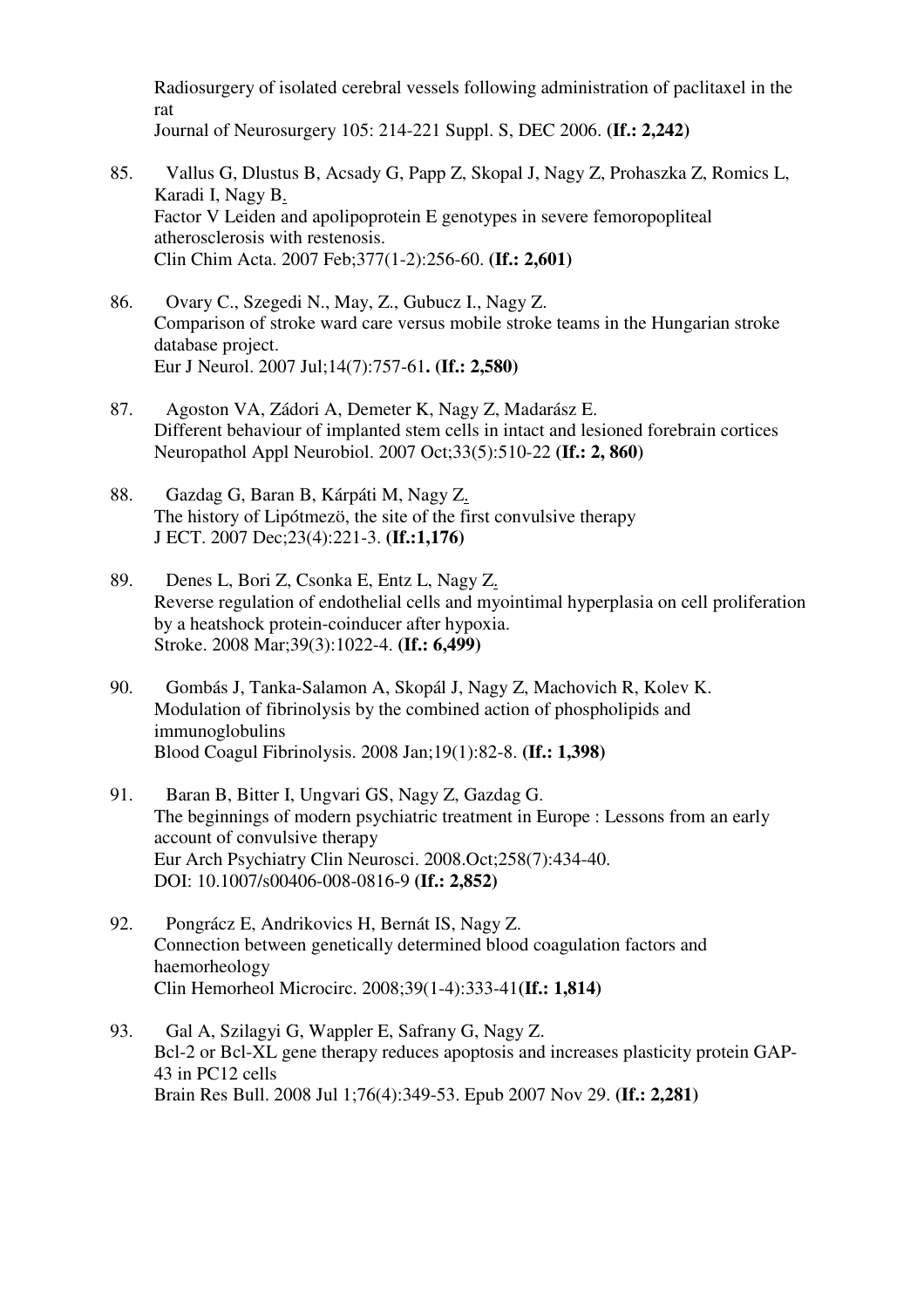- 94. Goldstein LB, Amarenco P, Lamonte M, Gilbert S, Messig M, Callahan A, Hennerici M, Sillesen H, Welch KM; SPARCL Investigators. Collaborators (219) Bogousslavsky J, Goldstein LB, Zivin J, Clark W, Dávalos A, Kaste M, Leiter L, Altafullah I, Graham G, Glahn J, Jiménez Hernández D, MacWalter R, Scott R, Shuaib A, Sivenius J, Stipal R, Hart R, Marsh J, Norrving B, Pocock S, Sacco R, Easton J, Brown M, Nagy Z, … Relative effects of statin therapy on stroke and cardiovascular events in men and women: secondary analysis of the Stroke Prevention by Aggressive Reduction in Cholesterol Levels (SPARCL) Study. Stroke, 2008 Sep;39(9):2444-8. Epub 2008 Jul 10 **(If.: 6,499)**
- 95. Bhalla A, Grieve R, Rudd AG, Wolfe CD; BIOMED II European Study of Stroke Care.

Collaborators (40)

Boysen G, Porsdal V, Czlonkowska A, Ryglewicz D, Beech R, Mckevitt C, Enina D, Purina I, Rastenyte D, Giroud M, Menassa M, Lemesle M, Kunze K, Berger J, Nagy Z, …

Stroke in the young: access to care and outcome; a Western versus eastern European perspective.

J Stroke Cerebrovasc Dis., 2008 Nov-Dec;17(6):360-5.

- 96. Gal A, Siska E, Nagy Z, Karpati G, Molnar MJ. Challenges for the genetic screening in dysferlin deficiency--report of an instructive case and review of the literature. Clin Neuropathol., 2008 Sep-Oct;27(5):289-94. **(If.: 1,200)**
- 97. Kovacs GG, Alafuzoff I, Al-Sarraj S, Arzberger T, Bogdanovic N, Capellari S, Ferrer I, Gelpi E, Kövari V, Kretzschmar H, Nagy Z, Parchi P, Seilhean D, Soininen H, Troakes C, Budka H. Mixed brain pathologies in dementia: the BrainNet Europe consortium experience. Dement Geriatr Cogn Disord., 2008;26(4):343-50. Epub 2008 Oct 10. **(If.: 3,142)**
- 98. E. Keimpema, M. R. Fokkens, Z. Nagy, V. Agoston, P. G. M. Luiten, C. Nyakas, H. W. G. M. Boddeke, J. C. V. M. Copray Early transient presence of implanted bone marrow stem cells reduces lesion size after cerebral ischaemia in adult rats Neuropathology and Applied Neurobiology, Published Online**:** 16 May 2008. doi: 10.1111/j.1365-2990.2008.00961.x 2009 Feb;35(1):89-102 (If.: **3,660)**
- 99. Molnar MJ, Perenyi J, Siska E, Nemeth G, Nagy Z. The typical MERRF (A8344G) mutation of the mitochondrial DNA associated with depressive mood disorders Journal of Neurology 2009 Feb;256(2):264-5. Epub 2009 Mar 5 DOI. 10.1007/s00415- 009-0841-2 (**If.: 2,536**)
- 100. Wappler EA, Szilágyi G, Gál A, Skopál J, Nyakas C, Nagy Z, Felszeghy K. Adopted cognitive tests for gerbils: Validation by studying ageing and ischemia. Physiology & Behavior, 2009. Vol. 97, (1), 107-114. **(If. 2,806)**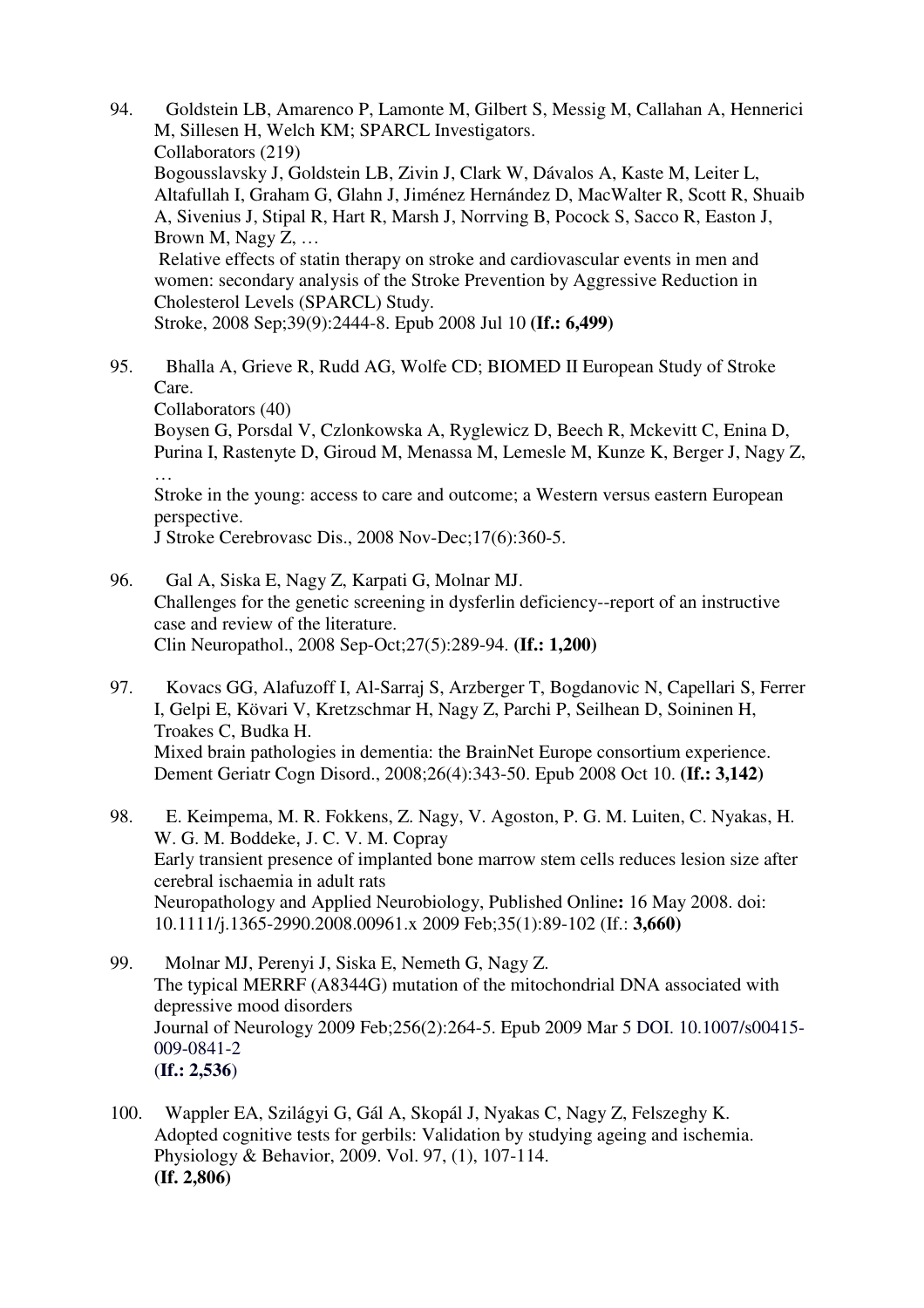- 101. Szilágyi G, Simon L, Wappler E, Magyar K, Nagy Z. (-)Deprenyl-N-oxide, a (-)deprenyl metabolite, is cytoprotective after hypoxic injury in PC12 cells, or after transient brain ischemia in gerbils J Neurol Sci. 2009 15;283(1-2):182-186. doi: 10.1016/j.jns.2009.02.368 **(If. 2,359)**
- 102. Aniko Gal, Klara Pentelenyi, Viktoria Remenyi, Edina A. Wappler, Geza Safrany, Judit Skopal, Zoltan Nagy Bcl-2 or bcl-XL gene therapy increases neural plasticity proteins nestin and c-fos expression in PC12 cells Neurochemistry International, 2009. 55(5):349-353. doi:10.1016/j.neuint.2009.04.003 (If**.: 3,228**)
- 103. Bousser MG, Amarenco P, Chamorro A, Fisher M, Ford I, Fox K, Hennerici MG, Mattle HP, Rothwell PM;

PERFORM Study Investigators. Bousser, MG., Amarenco P, Chamorro A, Fisher M, Ford I, Fox K, Hennerici MG, Rothwell P, Julian D, Fieschi G, Fieschi C, Boysen G, Pocock S, Conard J, Orgogozo JM, Inzitari D, Erkinjuntti T., Pasquier F, O'Brien JT, Mas JL, Gueret P, Lenzi GL, Leys D, Lopez-Sendon JL, Norrving B, Ferro J, Thygesen K, Orgogozo JM, Inzitari D, Erkinjuntti T, Pasquier F, O'Brien JT, Cowpply-Bonny P, Ameriso S, Donnan D, Lang W, Thijs V, Fernandes JG, Stamenova, P., Teal P, Lavados P, Lu C, Poljakovic Z, Kalita Z, Kaste M, Moulin T, Vemmos K, Diener HC, Wong LK, **Nagy Z**

Rationale and design of a randomized, double-blind, parallel-group study of terutroban 30 mg/day versus aspirin 100 mg/day in stroke patients: the prevention of cerebrovascular and cardiovascular events of ischemic origin with terutroban in patients with a history of ischemic stroke or transient ischemic attack (PERFORM) study., Cerebrovasc Dis. 2009;27(5):509-18. **(IF.: 3,041)**

- 104. G. Colombo, D. Merico, Z. Nagy, F. De Paoli, M. Antoniotti, G. Mauri Ontological modeling at a domain interface: bridging clinical and biomolecular knowledge Knowledge Engineering Review, 2009. 24. Special Issue 03 Software and System Engineering, part 2. p. 205-224. **(If.: 1,588)**
- 105. de Vico Fallani F, Astolfi L, Cincotti F, Mattia D, la Rocca D, Maksuti E, Salinari S, Babiloni F, Vegso B, Kozmann G, Nagy Z. Evaluation of the brain network organization from EEG signals: a preliminary evidence in stroke patient. Anat Rec (Hoboken). 2009 Dec;292(12):2023-31. **(If.: 1,569)**
- 106. Colombo G, Merico D, Boncoraglio G, De Paoli F, Ellul J, Frisoni G, Nagy Z, van der Lugt A, Vassányi I, Antoniotti M. An ontological modeling approach to cerebrovascular disease studies: The NEUROWEB case J Biomed Inform. 2010 Jan 13. [Epub ahead of print] (**If .:**.**1**,**924)**